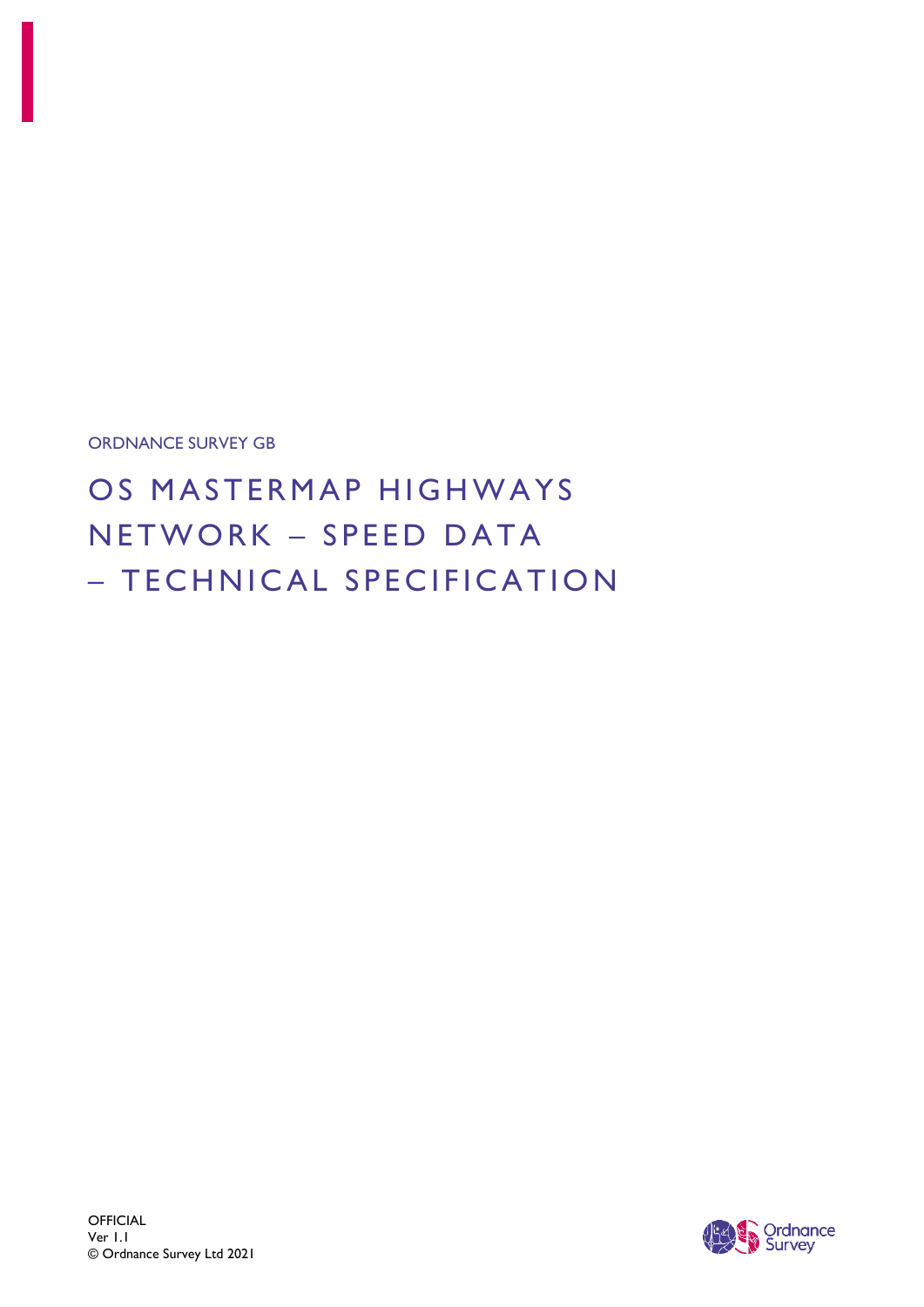### **Version history**

| <b>Version</b>   | <b>Date</b> | <b>Description</b>                                                  |
|------------------|-------------|---------------------------------------------------------------------|
| $\overline{1.0}$ | 07/2018     | Initial release                                                     |
| . I . I          | 12/2021     | Product release months updated. Formatting updates to the document. |

### **Purpose of this document**

This document provides information about and insight into the OS MasterMap Highways Network – Speed Data product and its potential applications. For information on the contents and structure of OS MasterMap Highways Network – Speed Data, please refer to the OS MasterMap Highways Network Product Guide and Getting Started Guide.

The terms and conditions on which OS MasterMap Highways Network – Speed Data is made available to you and your organisation are contained in that Ordnance Survey customer contract. Please ensure your organisation has signed a valid current customer contract to be able to use OS MasterMap Highways Network – Speed Data.

We may change the information in this document at any time, giving you the notice period set out in your contract. We do not accept responsibility for the content of any third-party websites referenced or accessed in or through this document.

This document has been screened according to Ordnance Survey's Equality Scheme. If you have difficulty reading this information in its current format and would like to find out how to access it in a different format (braille, large print, computer disk or in another language), please contact us on: +44 (0)3456 05 05 05.

### **Copyright in this document**

© Ordnance Survey Limited 2021. This document (including for the avoidance of doubt, any mapping images reproduced within it) is protected by copyright and apart from the rights expressly granted within this document to use the content, all rights are reserved. Any part of this document may be copied for use internally in your organisation or business so that you can use OS MasterMap Highways Network – Speed Data under the terms of your licence (but not otherwise).

No part of this document may be reproduced or transmitted in any form or by any means (including electronically) for commercial exploitation, onward sale or as free promotional material without getting the written consent of Ordnance Survey beforehand.

### **Trademarks**

Ordnance Survey, OS, OS Logos, OS MasterMap and GeoPlace are registered trademarks, and OS MasterMap Highways Network and OS MasterMap Integrated Transport Network Layer are trademarks of Ordnance Survey, Britain's mapping agency.

Basemap is a registered trademark of Basemap Ltd.

### **Contact details**

[OS website 'C](https://www.ordnancesurvey.co.uk/contact-us)ontact us' page [\(https://www.ordnancesurvey.co.uk/contact-us\)](https://www.ordnancesurvey.co.uk/contact-us).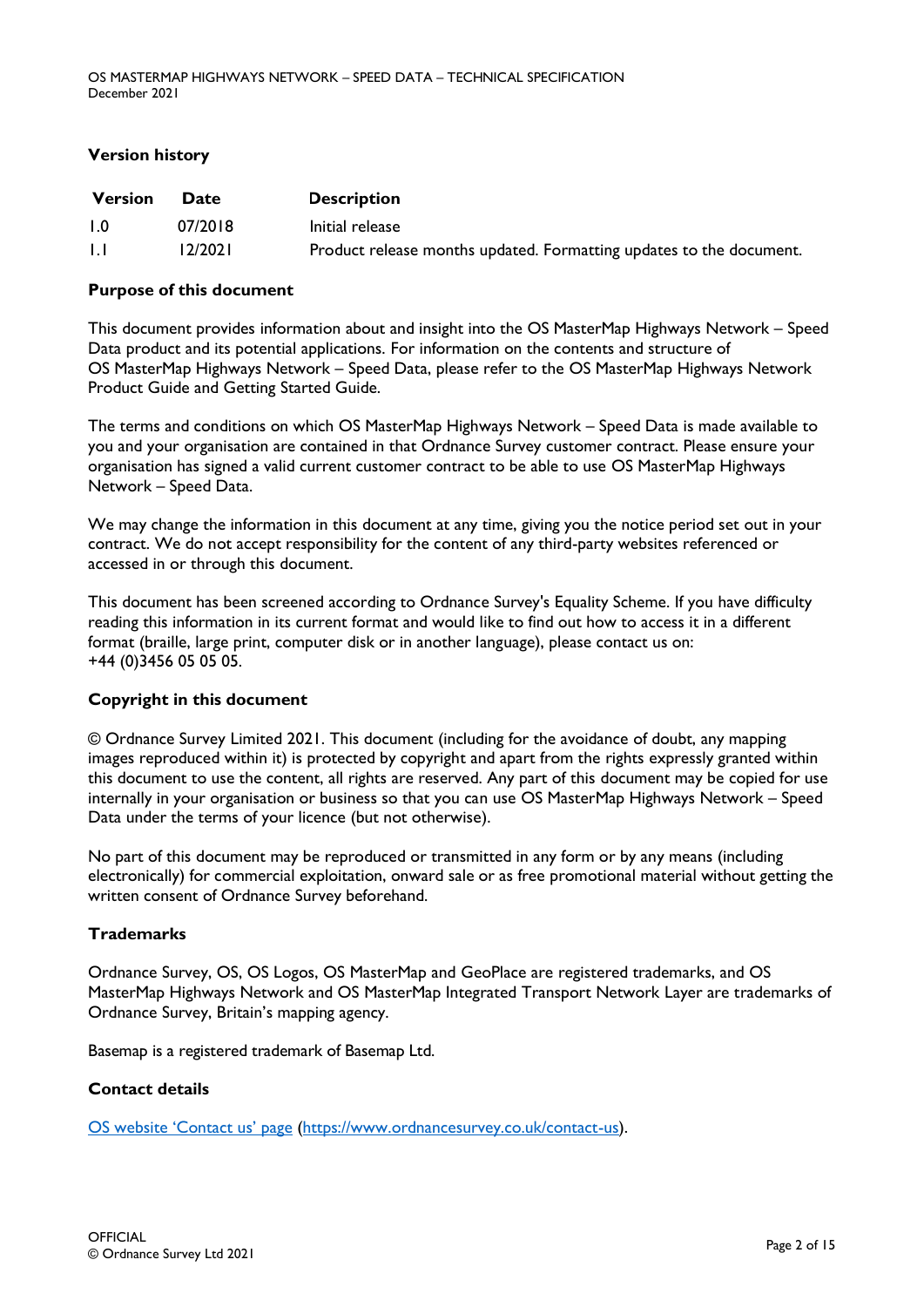# **Contents**

| Ι.    | Introduction to the OS MasterMap Highways Network speed products 4 |  |
|-------|--------------------------------------------------------------------|--|
| 2.    |                                                                    |  |
| 2.1   |                                                                    |  |
| 2.2   |                                                                    |  |
| 2.3   |                                                                    |  |
| 2.3.1 |                                                                    |  |
| 2.4   |                                                                    |  |
| 3.    |                                                                    |  |
| 3.1   |                                                                    |  |
| 3.2   |                                                                    |  |
| 3.3   |                                                                    |  |
| 4.    |                                                                    |  |
| 4.1   |                                                                    |  |
| 4.2   |                                                                    |  |
| 4.3   |                                                                    |  |
| 4.4   |                                                                    |  |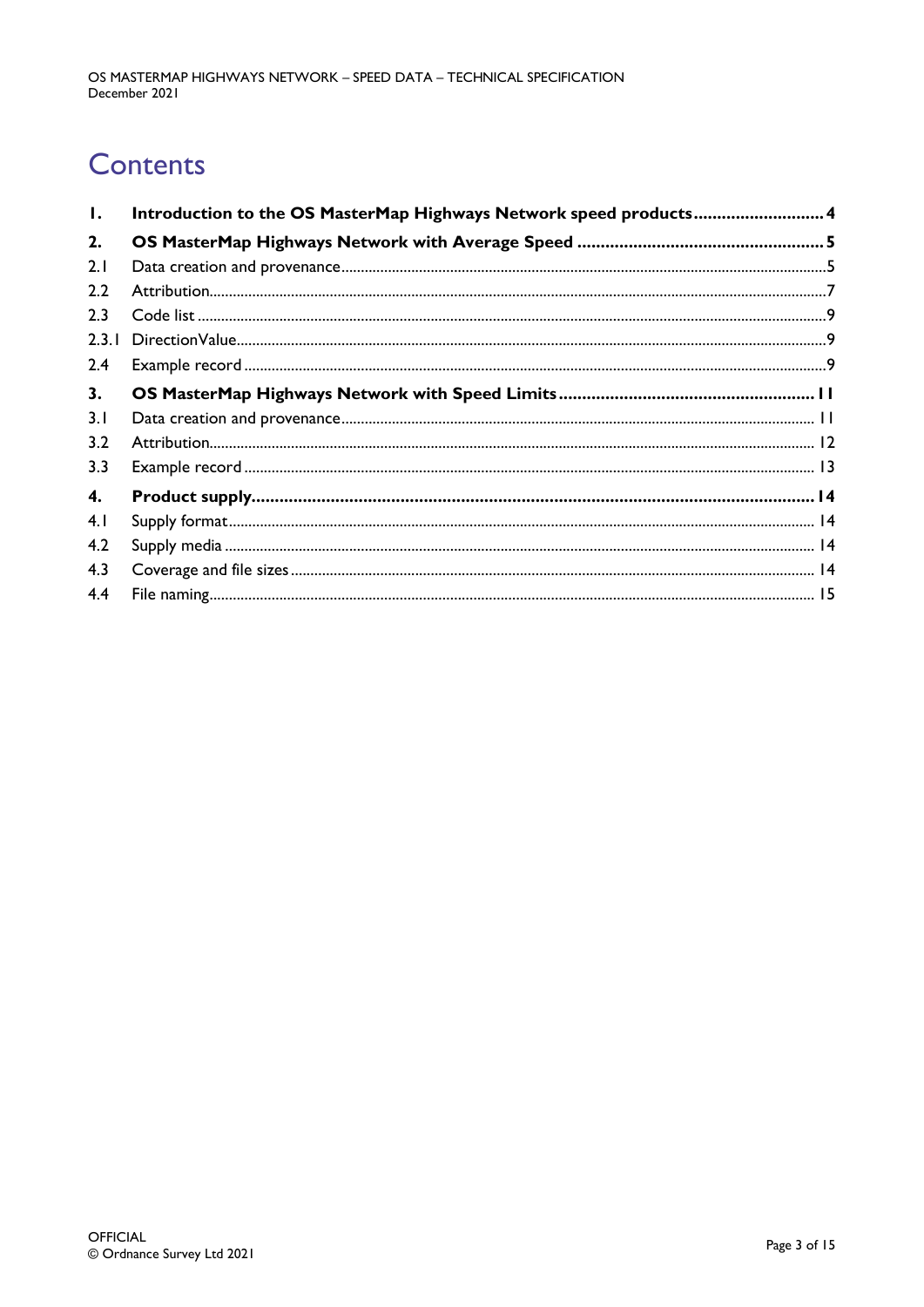# <span id="page-3-0"></span>1. Introduction to the OS MasterMap Highways Network speed products

The OS MasterMap Highways Network family has been enhanced with the addition of three new products:

- OS Master Highways Network with Routing and Asset Management Information and Average Speed
- OS Master Highways Network with Routing and Asset Management Information and Speed Limits
- OS Master Highways Network with Routing and Asset Management Information and Average Speed and Speed Limits

These three new products are supplied with an additional data file which will be either Average Speed, Speed Limits or a combination of both. This Technical Specification will cover the elements which make up the Average Speed and Speed Limits data files. For information relating to OS MasterMap Highways Network – Routing and Asset Management Information (RAMI), please see the relevant product technical specification which is available on the [Product Support page of the OS website](https://www.ordnancesurvey.co.uk/business-government/tools-support/mastermap-highways-support) [\(https://www.ordnancesurvey.co.uk/business-government/tools-support/mastermap-highways-support\)](https://www.ordnancesurvey.co.uk/business-government/tools-support/mastermap-highways-support)

OS MasterMap Highways Network with Average Speed contains detailed historical speed information which provides the average speed travelled for all roads in Great Britain. This dataset is based on a year's worth of information collected by in-vehicle telematics devices that capture data for all roads.

OS MasterMap Highways Network with Speed Limits identifies the speed limit for a stretch of road based on road traffic signs. This dataset is sourced from local authorities, police forces and many other reliable sources to ensure a high level of accuracy. The data is continuously updated through a system of user feedback.

Both Average Speed and Speed Limits data are linked to the corresponding OS MasterMap Highways Network Road Link feature to which it belongs, identified by the Road Link TOID.

These speed datasets will be made available along with the OS MasterMap Highways Network – Routing and Asset Management Information (RAMI) product licence.

### **Available formats**

OS MasterMap Highways Network with Average Speed dataset will be supplied as a Comma-Separated Value (.CSV) file.

OS MasterMap Highways Network with Speed Limits dataset will be supplied as a shapefile (.shp), for which the source projection is OSGB 1936 / ESPG 27700, British National Grid.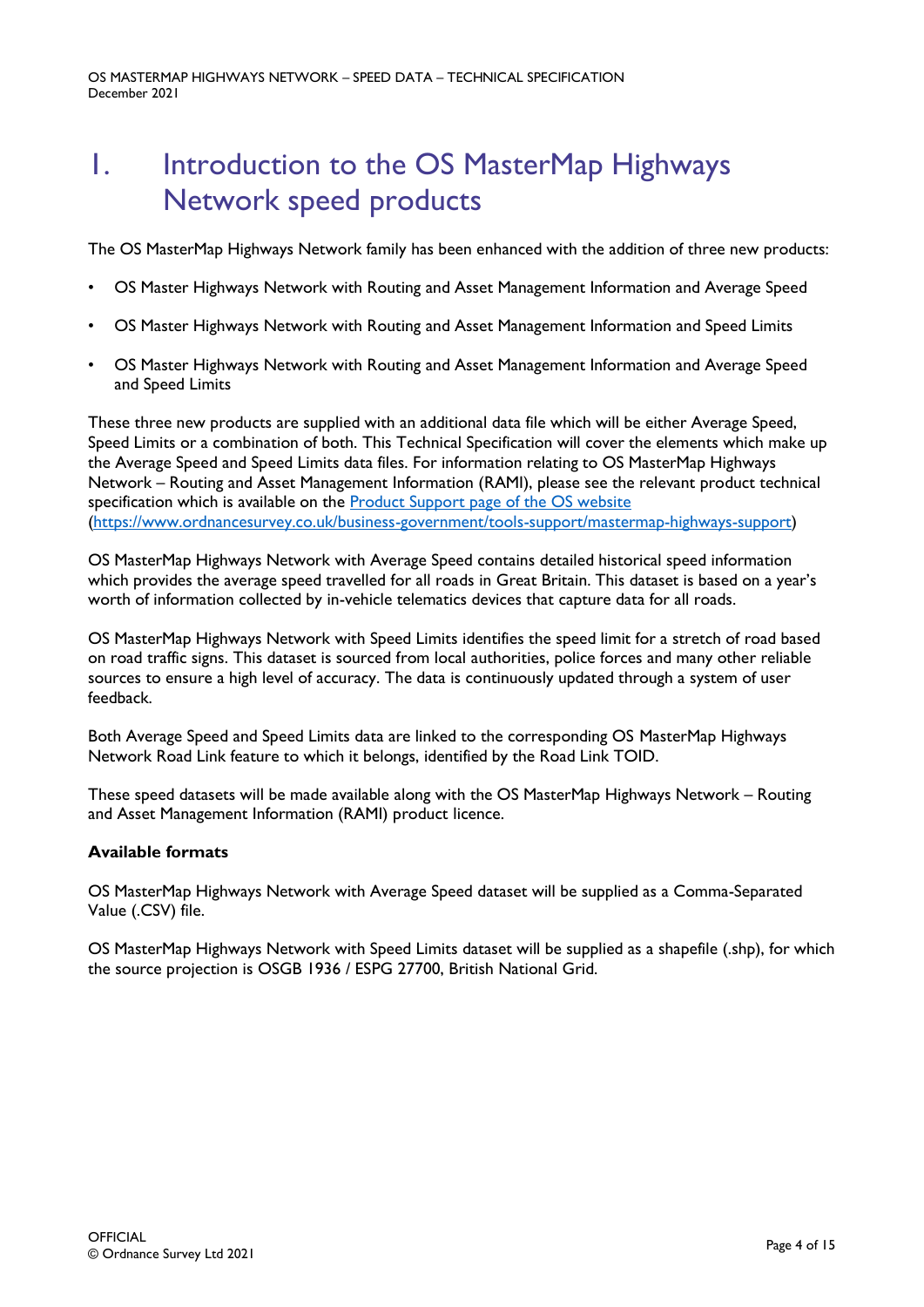OS MASTERMAP HIGHWAYS NETWORK – SPEED DATA – TECHNICAL SPECIFICATION December 2021

# <span id="page-4-2"></span><span id="page-4-0"></span>2. OS MasterMap Highways Network with Average Speed

The OS MasterMap Highways Network with Average Speed product identifies the average speed travelled across all roads in Great Britain at different times of day. The average speed is calculated based on detailed historical speed information, which is collected annually by in-vehicle telematics devices and mapped to each unique OS MasterMap RoadLink TOID. The average speed value is provided in both directions. The average speed is provided in km/h and for each road link.

The average speed product provides a detailed breakdown of the speed travelled at different times of day. The times of day available are as follows:

- 07:00 09:00 Monday Friday (Peak AM)
- 10:00 16:00 Monday Friday (Off Peak)
- 16:00 19:00 Monday Friday (Peak PM)
- 19:00 23:00 every day (Evening)
- 00:00 04:00 every day (Night-time)
- Weekend

The context diagram (Figure 1) shows the feature attribution of Average Speed data and the relationship to the OS MasterMap Highways Network RoadLink feature. This is a one-to-one relationship and is realised through the "RoadLinkId" attribute in the Average Speed file.

## <span id="page-4-1"></span>2.1 Data creation and provenance

The OS MasterMap Highways Network with Average Speed product contains detailed average speed information which is calculated using over 135 000 vehicles with inbuilt trackers and GPS loggers and mixed-use vehicle fleet telematic data. The main type of vehicle is cars, but LGVs and HGVs are also used to calculate the average speed. The data is polled every 1 to 10 seconds and then attached to the Ordnance Survey road network.

The data is then analysed and checked against current and previous polls to ensure the data is captured against the correct OS MasterMap Road Link feature. The average speed data is provided with bidirectionality, meaning two speed values are provided on single carriageway roads. These speeds are named in the product data as an "A" speed and a "B" speed in km/h. The speed will be given on the road link for the direction of travel. The A side represents the direction from node A to B and is in direction of digitisation of the road link while the B side is from node B to A and is against direction of digitisation. When a link is one-way the speed will always be provided only in the A column attributes.

Within any given month of data collection, there will be 99% coverage of average speed information for Motorways, A Roads and B roads and over 50% coverage of C class roads. For road links or time periods where there is no speed data available over the 12 months, these road links are infilled using neighbouring link information to ensure 100% coverage of data. This data is released annually and built against one version of the Ordnance Survey network; therefore, the complete link matching is for this version only.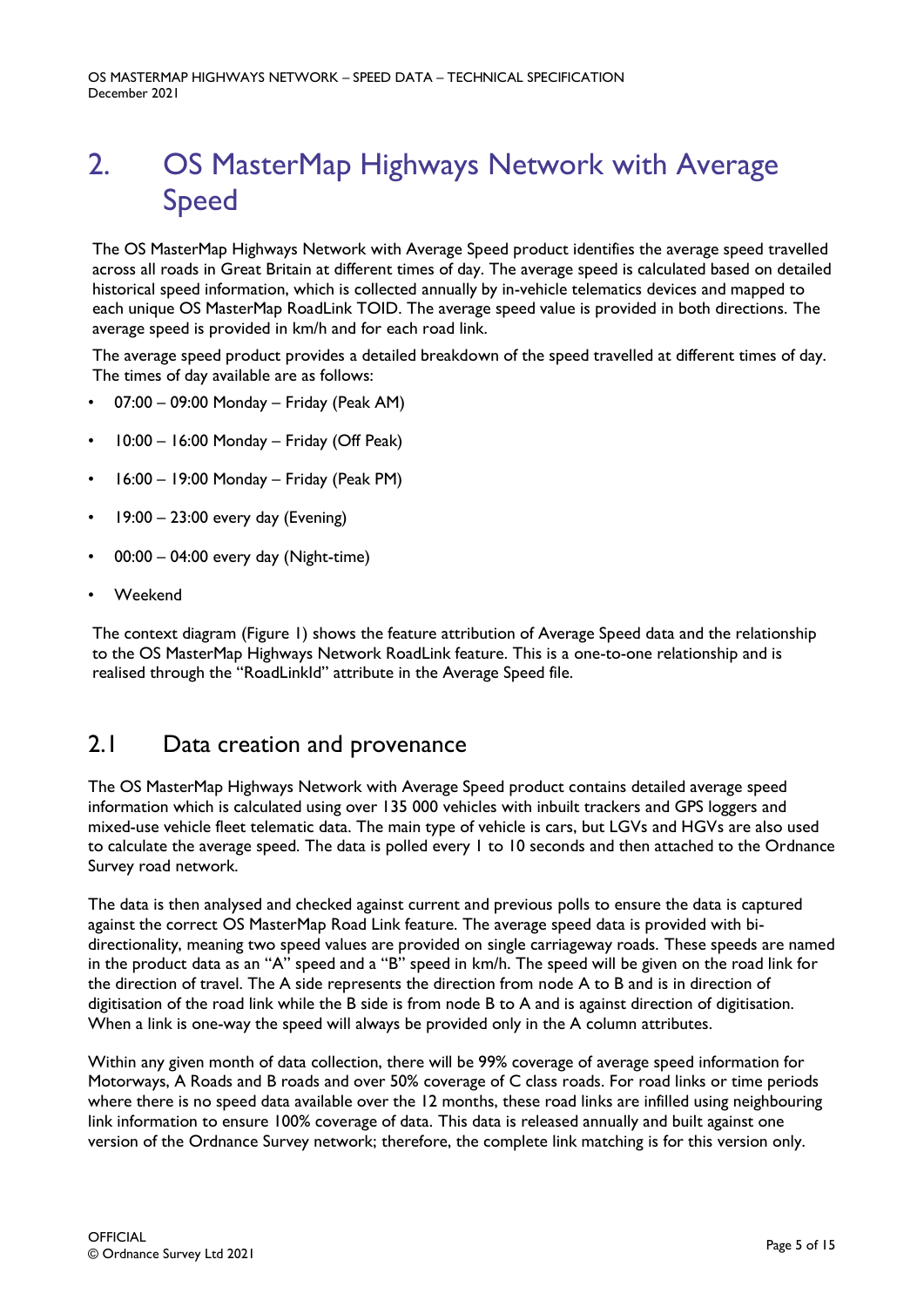

*Figure 1: Context diagram for Average Speed and the relationship to the OS MasterMap Highways Road Link feature.*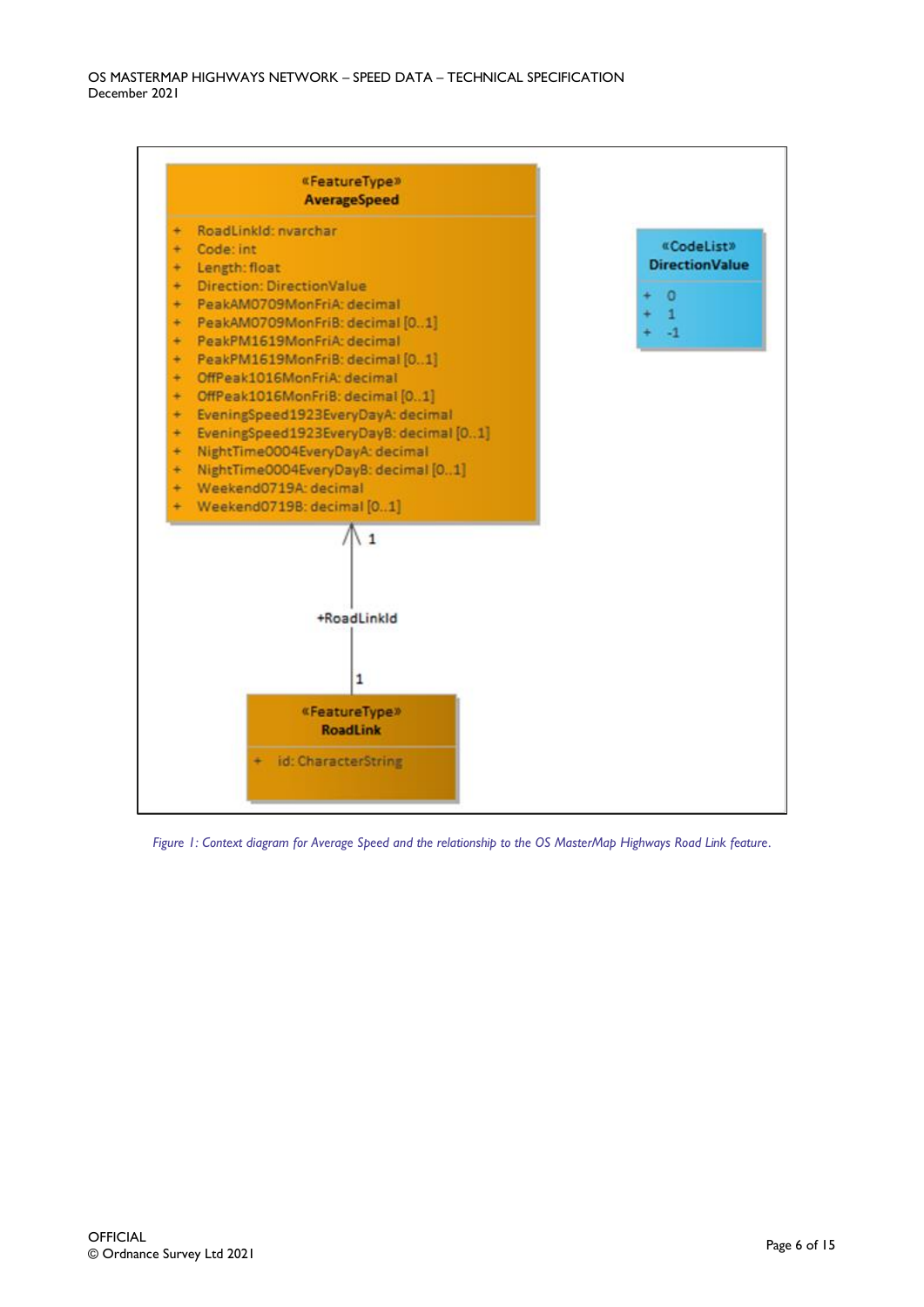# <span id="page-6-0"></span>2.2 Attribution

|                                                                                                                                                                                                                                                                                                                                                                                                                                                                                                                           | «FeatureType» Average Speed                                                        |                    |
|---------------------------------------------------------------------------------------------------------------------------------------------------------------------------------------------------------------------------------------------------------------------------------------------------------------------------------------------------------------------------------------------------------------------------------------------------------------------------------------------------------------------------|------------------------------------------------------------------------------------|--------------------|
| Definition: Historical Average Speed on a highway.                                                                                                                                                                                                                                                                                                                                                                                                                                                                        |                                                                                    |                    |
| <b>Attribute: RoadLinkld</b>                                                                                                                                                                                                                                                                                                                                                                                                                                                                                              |                                                                                    |                    |
|                                                                                                                                                                                                                                                                                                                                                                                                                                                                                                                           | Definition: Unique identifier, for OS MasterMap Road Link feature, this is a TOID. |                    |
| Type: nvarchar                                                                                                                                                                                                                                                                                                                                                                                                                                                                                                            | <b>Size: 50</b>                                                                    | Multiplicity: [1]  |
| <b>Attribute: Code</b>                                                                                                                                                                                                                                                                                                                                                                                                                                                                                                    |                                                                                    |                    |
| Definition: The Road Feature code (e.g. 3000 Motorway).                                                                                                                                                                                                                                                                                                                                                                                                                                                                   |                                                                                    |                    |
| Type: Integer                                                                                                                                                                                                                                                                                                                                                                                                                                                                                                             |                                                                                    | Multiplicity: [1]  |
| <b>Attribute: Length</b>                                                                                                                                                                                                                                                                                                                                                                                                                                                                                                  |                                                                                    |                    |
| Definition: The OS RoadLink length in metres.                                                                                                                                                                                                                                                                                                                                                                                                                                                                             |                                                                                    |                    |
| Type: Float                                                                                                                                                                                                                                                                                                                                                                                                                                                                                                               |                                                                                    | Multiplicity: [1]  |
| <b>Attribute: Direction</b>                                                                                                                                                                                                                                                                                                                                                                                                                                                                                               |                                                                                    |                    |
| Definition: The direction to which the average speed applies to.                                                                                                                                                                                                                                                                                                                                                                                                                                                          |                                                                                    |                    |
| Note: If this is populated with 0 the average speed applies to both directions (A and B) of a road link and<br>if it is I (A>B direction, in direction of digitisation) or -1 (B>A Direction, against direction of digitisation)<br>the average speed applies to one-way road links.<br>When the road link is one-way the speed will always be provided in the A column attributes and the<br>Direction value 1 or -1 will show if the average speed applies in or against direction of digitisation of the<br>road link. |                                                                                    |                    |
| Type: DirectionValue                                                                                                                                                                                                                                                                                                                                                                                                                                                                                                      |                                                                                    | Multiplicity: [1]  |
| Attribute: PeakAM0709MonFriA                                                                                                                                                                                                                                                                                                                                                                                                                                                                                              |                                                                                    |                    |
| Definition: This is the average speed for Monday - Friday for 07:00 until 09:00 and is in direction of<br>digitisation of the road link.                                                                                                                                                                                                                                                                                                                                                                                  |                                                                                    |                    |
| Type: Decimal                                                                                                                                                                                                                                                                                                                                                                                                                                                                                                             | Size: (10, 2)                                                                      | Multiplicity: [1]  |
| Attribute: PeakAM0709MonFriB                                                                                                                                                                                                                                                                                                                                                                                                                                                                                              |                                                                                    |                    |
| Definition: This is the average speed for Monday - Friday for 07:00 until 09:00 and is against direction of<br>digitisation of the road link.                                                                                                                                                                                                                                                                                                                                                                             |                                                                                    |                    |
| Type: Decimal                                                                                                                                                                                                                                                                                                                                                                                                                                                                                                             | Size: (10, 2)                                                                      | Multiplicity: [01] |
| Attribute: PeakPM1619MonFriA                                                                                                                                                                                                                                                                                                                                                                                                                                                                                              |                                                                                    |                    |
| Definition: This is the average speed for Monday - Friday for 16:00 until 19:00 and is in direction of<br>digitisation of the road link.                                                                                                                                                                                                                                                                                                                                                                                  |                                                                                    |                    |
| Type: Decimal                                                                                                                                                                                                                                                                                                                                                                                                                                                                                                             | Size: (10, 2)                                                                      | Multiplicity: [1]  |
| Attribute: PeakPM1619MonFriB                                                                                                                                                                                                                                                                                                                                                                                                                                                                                              |                                                                                    |                    |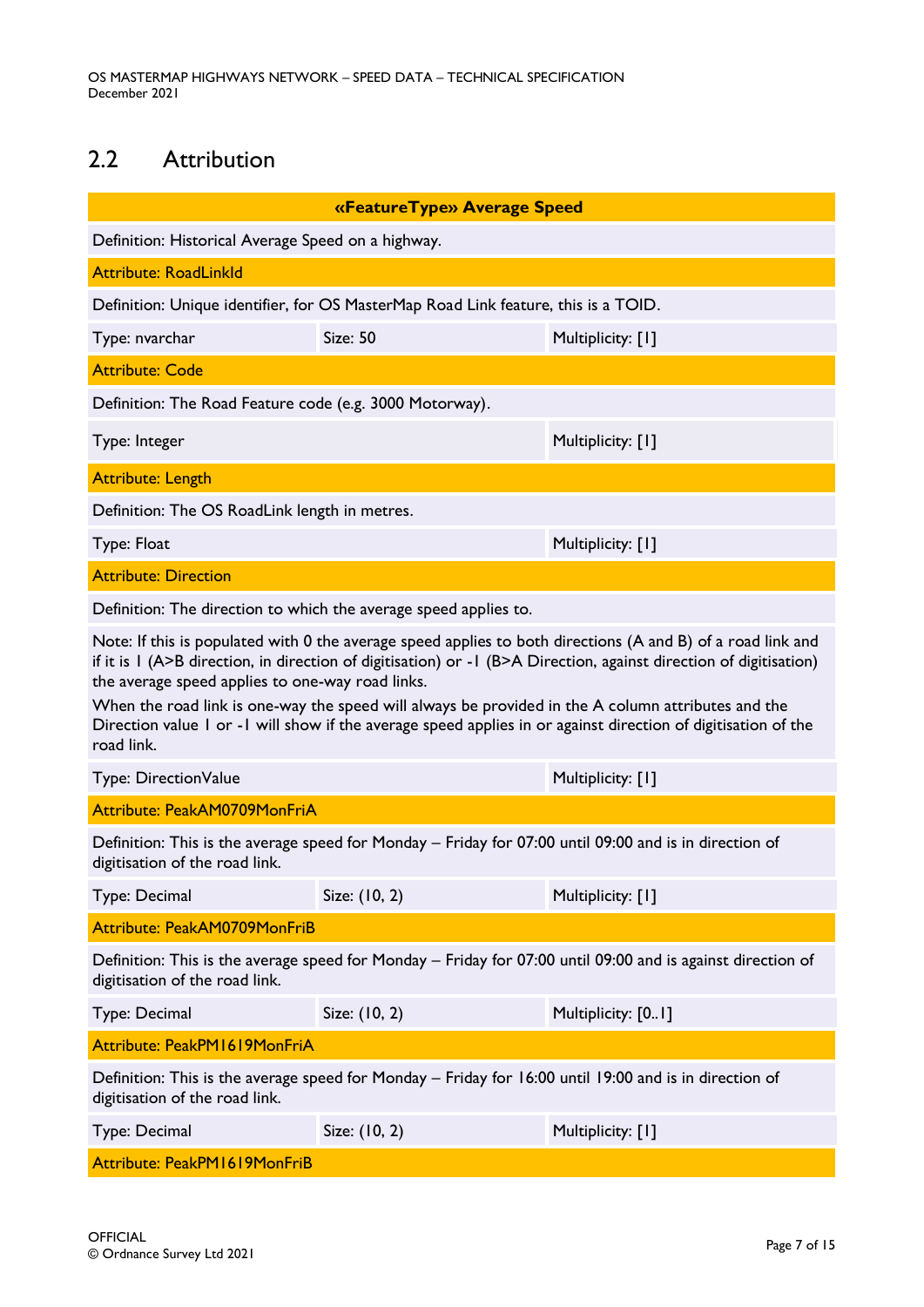| «FeatureType» Average Speed                                                                                                                   |                  |                                                                                                             |  |
|-----------------------------------------------------------------------------------------------------------------------------------------------|------------------|-------------------------------------------------------------------------------------------------------------|--|
|                                                                                                                                               |                  |                                                                                                             |  |
| digitisation of the road link.                                                                                                                |                  | Definition: This is the average speed for Monday - Friday for 16:00 until 19:00 and is against direction of |  |
| Type: Decimal                                                                                                                                 | Size: (10, 2)    | Multiplicity: [01]                                                                                          |  |
| Attribute: OffPeak1016MonFriA                                                                                                                 |                  |                                                                                                             |  |
| digitisation of the road link.                                                                                                                |                  | Definition: This is the average speed for Monday - Friday for 10:00 until 16:00 and is in direction of      |  |
| Type: Decimal                                                                                                                                 | Size: (10, 2)    | Multiplicity: [1]                                                                                           |  |
| Attribute: OffPeak1016MonFriB                                                                                                                 |                  |                                                                                                             |  |
| Definition: This is the average speed for Monday - Friday for 10:00 until 16:00 and is against direction of<br>digitisation of the road link. |                  |                                                                                                             |  |
| Type: Decimal                                                                                                                                 | Size: (10, 2)    | Multiplicity: [01]                                                                                          |  |
| Attribute: EveningSpeed1923EveryDayA                                                                                                          |                  |                                                                                                             |  |
| Definition: This is the average speed for Monday - Sunday for 19:00 until 23:00 and is in direction of<br>digitisation of the road link.      |                  |                                                                                                             |  |
| Type: Decimal                                                                                                                                 | <b>Size: 120</b> | Multiplicity: [1]                                                                                           |  |
| Attribute: EveningSpeed1923EveryDayB                                                                                                          |                  |                                                                                                             |  |
| Definition: This is the average speed for Monday - Sunday for 19:00 until 23:00 and is against direction of<br>digitisation of the road link. |                  |                                                                                                             |  |
| Type: Decimal                                                                                                                                 | Size: (10, 2)    | Multiplicity: [01]                                                                                          |  |
| Attribute: NightTime0004EveryDayA                                                                                                             |                  |                                                                                                             |  |
| Definition: This is the average speed for Monday – Sunday for 00:00 until 04:00 and is in direction of<br>digitisation of the road link.      |                  |                                                                                                             |  |
| Type: Decimal                                                                                                                                 | Size: (10, 2)    | Multiplicity: [1]                                                                                           |  |
| Attribute: NightTime0004EveryDayB                                                                                                             |                  |                                                                                                             |  |
| Definition: This is the average speed for Monday - Sunday for 00:00 until 04:00 and is against direction of<br>digitisation of the road link. |                  |                                                                                                             |  |
| Type: Decimal                                                                                                                                 | Size: (10, 2)    | Multiplicity: [01]                                                                                          |  |
| Attribute: Weekend0719A                                                                                                                       |                  |                                                                                                             |  |
| Definition: This is the average speed for Saturday - Sunday for 07:00 until 19:00 and is in direction of<br>digitisation of the road link.    |                  |                                                                                                             |  |
| Type: Decimal                                                                                                                                 | Size: (10, 2)    | Multiplicity: [1]                                                                                           |  |
| Attribute: Weekend0719B                                                                                                                       |                  |                                                                                                             |  |
| digitisation of the road link.                                                                                                                |                  | Definition: This is the average speed for Monday - Sunday for 07:00 until 19:00 and is against direction of |  |
| Type: Decimal                                                                                                                                 | Size: (10, 2)    | Multiplicity: [01]                                                                                          |  |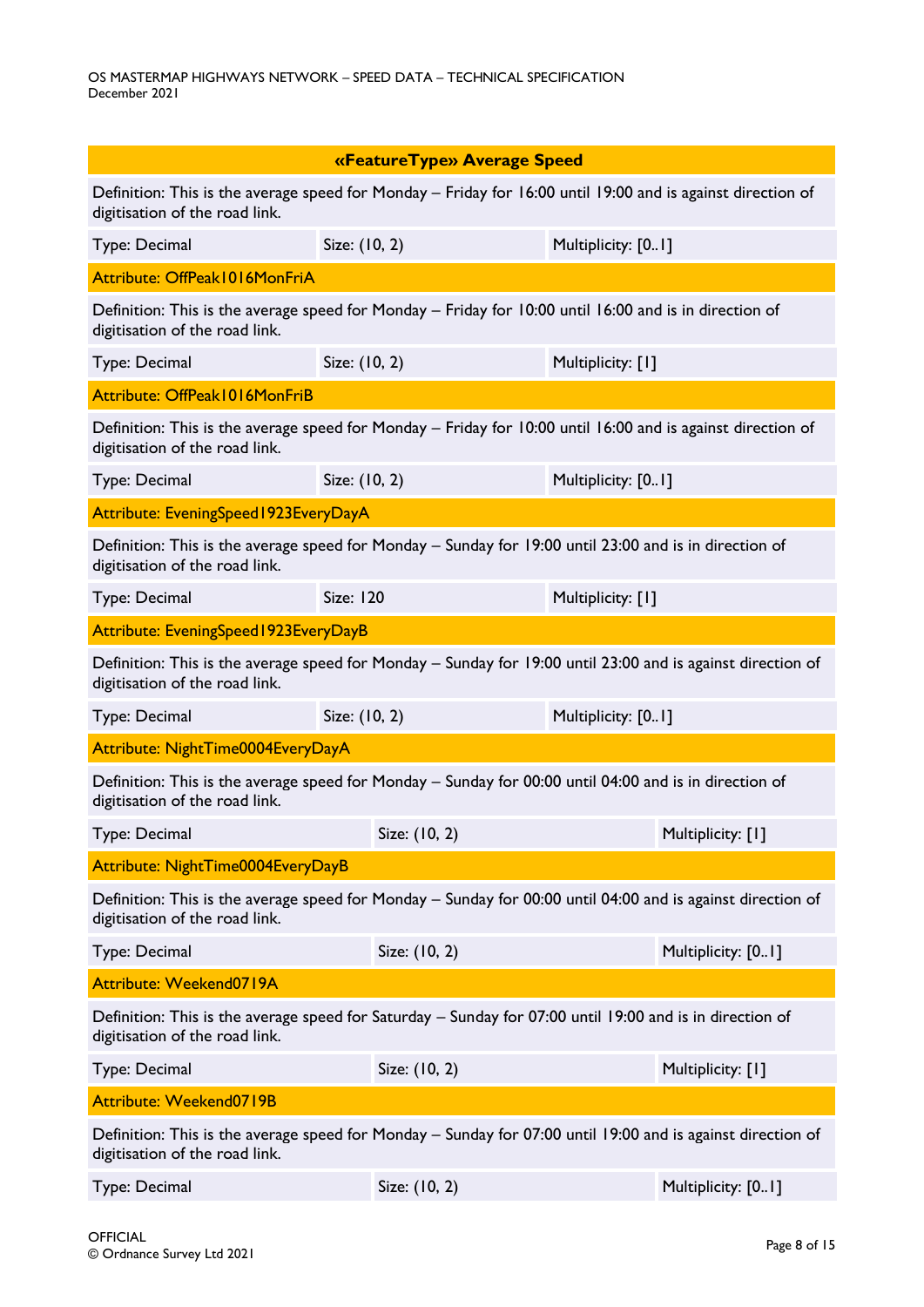## <span id="page-8-0"></span>2.3 Code list

## <span id="page-8-1"></span>2.3.1 DirectionValue

The average speed information is provided in both directions of a road link, named A and B in the attributes. The Direction attribute informs you if the speed information applies to both directions of a road link or if it applies to one-way road links. When the speed is provided only within an "A" attribute means the speed applies to one-way road links and the direction values indicates if the speed applies in the direction or against the direction of digitisation. The table below describes the codes which will be used to populate this field and the description for each code.

| <b>Code List: ChangeValue</b><br>https://www.ordnancesurvey.co.uk/xml/codelists/ChangeTypeValue.xml |                                                                                                                                    |  |
|-----------------------------------------------------------------------------------------------------|------------------------------------------------------------------------------------------------------------------------------------|--|
| Code                                                                                                | <b>Description</b>                                                                                                                 |  |
| 0                                                                                                   | The speed information applies to both directions of the road link.                                                                 |  |
|                                                                                                     | The speed information applies to a one-way road link and is in direction of<br>digitisation of the road link (A>B direction).      |  |
| $\blacksquare$                                                                                      | The speed information applies to a one-way road link and is against direction of<br>digitisation of the road link (B>A direction). |  |

## <span id="page-8-2"></span>2.4 Example record

Average Speed data is supplied as a Comma-Separated Values (CSV) file with headers included and will appear in the following format:

| <b>Attribute (Header)</b> | <b>Attribute value</b> |
|---------------------------|------------------------|
| RoadLink TOID             | osgb5000005114587813   |
| Code                      | 3006                   |
| Length                    | 326.0541211            |
| Direction                 | 0                      |
| PeakAM0709MonFriA         | 34.77                  |
| PeakAM0709MonFriB         | 34.77                  |
| PeakPM1619MonFriA         | 31.49                  |
| PeakPM1619MonFriB         | 31.49                  |
| OffPeak1016MonFriA        | 18.24                  |
| OffPeak1016MonFriB        | 18.24                  |
| EveningSpeed1923EveryDayA | 17                     |
| EveningSpeed1923EveryDayB | 17                     |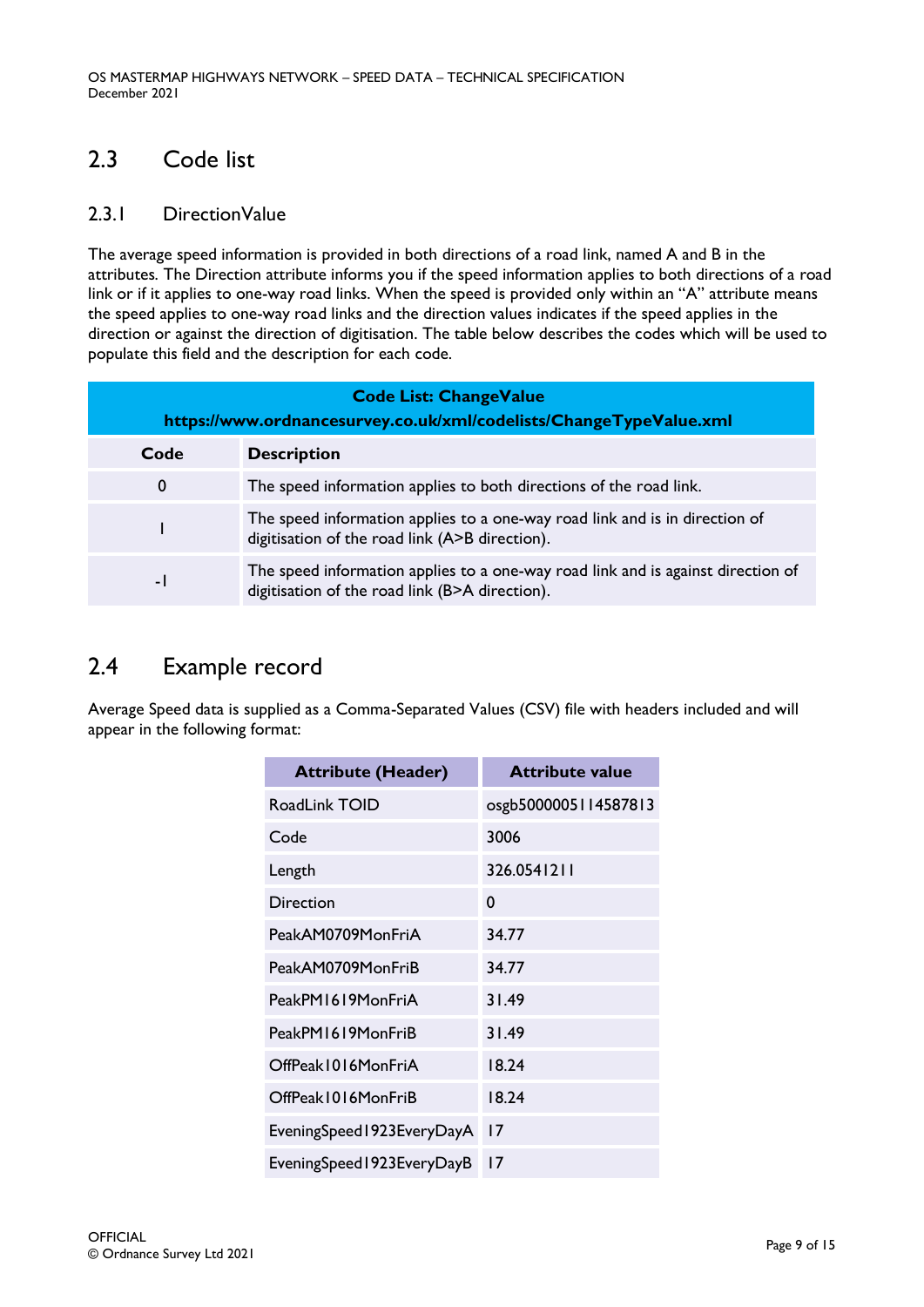| <b>Attribute (Header)</b> | <b>Attribute value</b> |
|---------------------------|------------------------|
| NightTime0004EveryDayA    | 17.03                  |
| NightTime0004EveryDayB    | 17.03                  |
| Weekend0719A              | 24.4                   |
| Weekend0719A              | 74.4                   |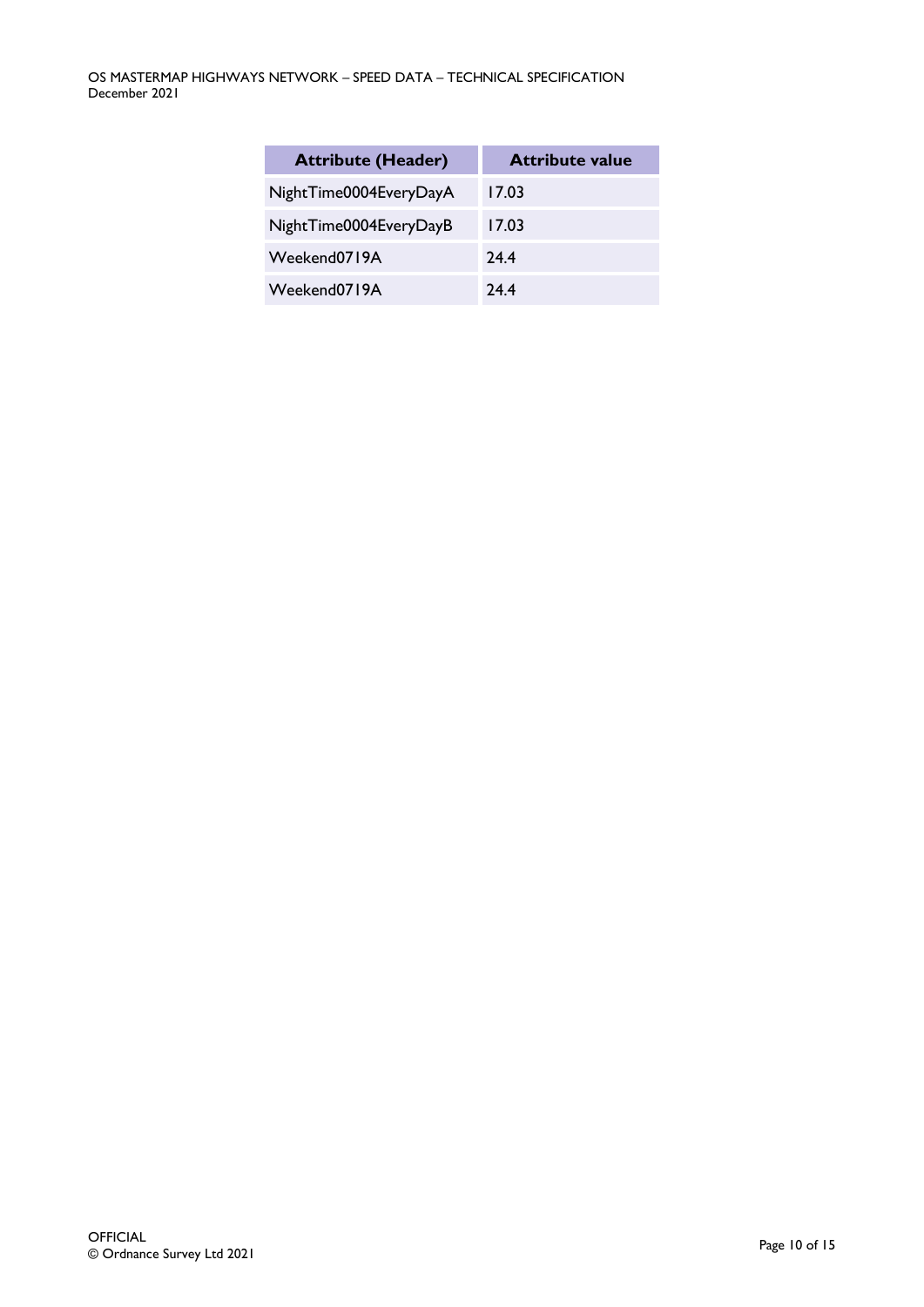# <span id="page-10-0"></span>3. OS MasterMap Highways Network with Speed Limits

The OS MasterMap Highways Network with Speed Limits product provides information on the signed speed limit of a road. Speed Limits are collected from various sources such as local authorities, telematics, accident reports, police forces and trusted users. The product provides a single speed limit value for each OS MasterMap RoadLink feature.

The speed limit is provided in miles per hour (mph). Road Link features within the OS MasterMap Highways Network do not break for a change in speed limit. Therefore, the speed limit provided is the speed which predominantly covers the road link. Speed Limits has full national coverage and accuracy is aimed to be at 98% by road length at the time of publishing.

The context diagram shows the feature attribution of Speed Limits data and the relationship to the OS MasterMap Highways Road Link feature. This is a one-to-one relationship and is realised through the "Os link id" attribute in the SpeedLimits feature.

## <span id="page-10-1"></span>3.1 Data creation and provenance

The OS MasterMap Highways Network with Speed Limits product contains detailed speed limit information based upon traffic signage. Many other speed datasets are built by sending vehicles around the UK; however, this product captures speed limit information and validates it more frequently through the following sources:

- Accident information
- Telematics data
- FOI requests
- Road layout logic
- Local Authorities
- An online visual tool that is used to manage the updates which is accessed by numerous trusted users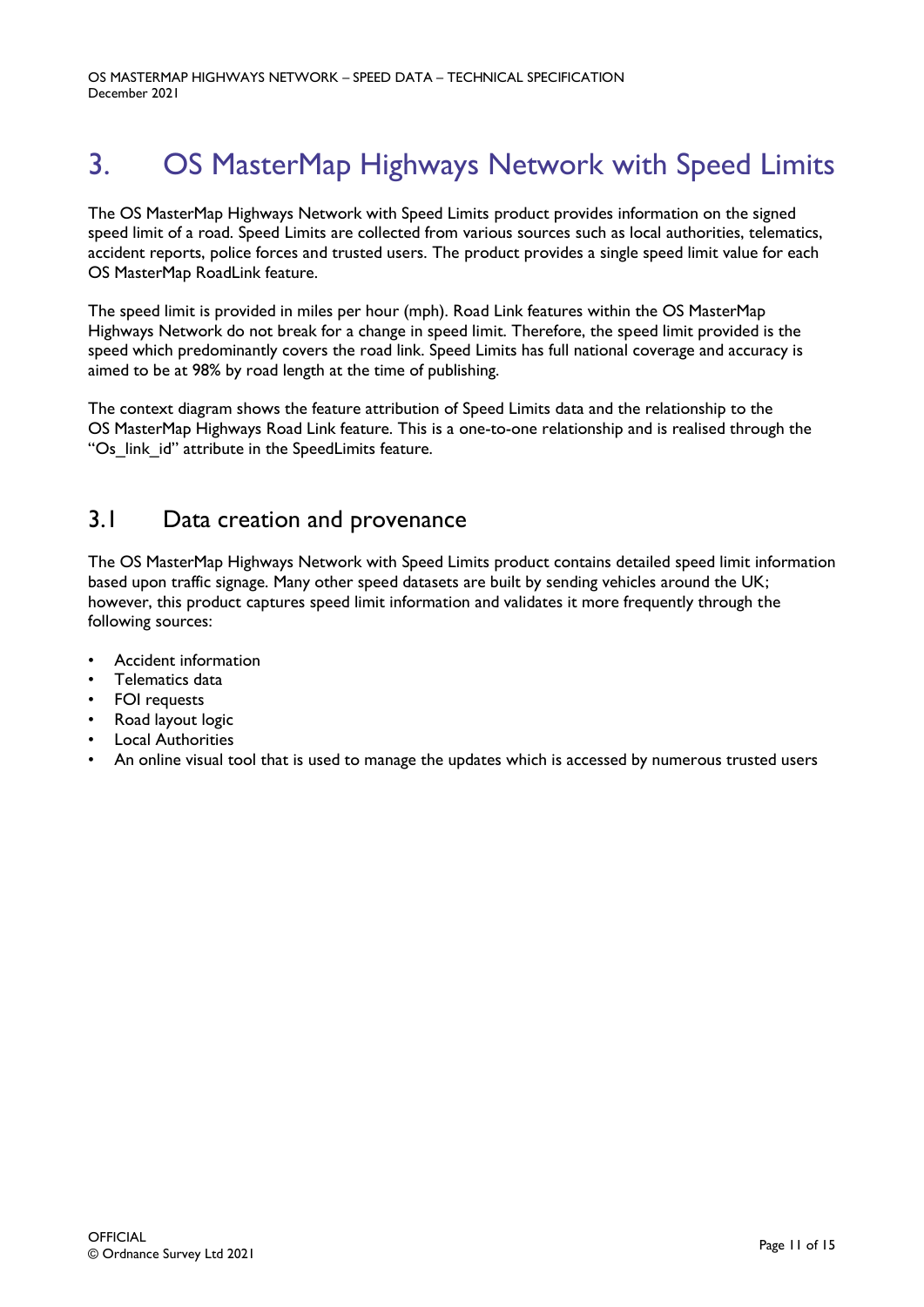OS MASTERMAP HIGHWAYS NETWORK – SPEED DATA – TECHNICAL SPECIFICATION December 2021



*Figure 2: Context diagram for SpeedLimits and the relationship to the OS MasterMap Highways Road Link feature*

## <span id="page-11-0"></span>3.2 Attribution

| «Feature Type» Speed Limits                                                       |                   |  |
|-----------------------------------------------------------------------------------|-------------------|--|
| Definition: The Speed Limit on a highway.                                         |                   |  |
| Attribute: Os link id                                                             |                   |  |
| Definition: Unique identifier, for OS MasterMap Road Link feature, this is a TOID |                   |  |
| Type: CharacterString                                                             | Multiplicity: [1] |  |
| <b>Attribute: Speed</b>                                                           |                   |  |
| Definition: This is the speed limit value per road link                           |                   |  |
| Type: Double                                                                      | Multiplicity: [1] |  |
| <b>Attribute: Geometry</b>                                                        |                   |  |
| Definition: The geometry that represents the centreline of the road link.         |                   |  |
| Type: Polyline ZM                                                                 | Multiplicity: [1] |  |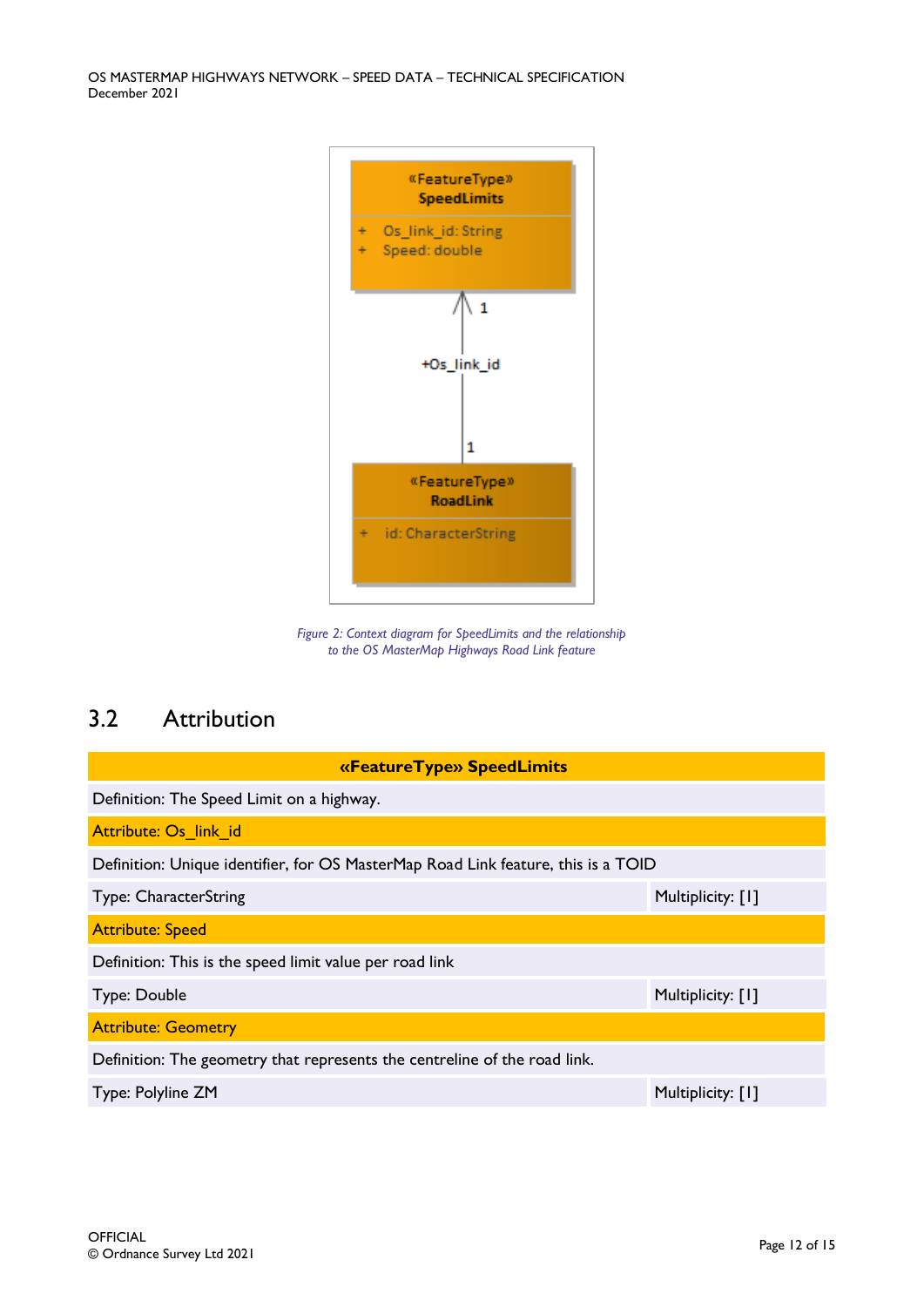## <span id="page-12-0"></span>3.3 Example record

Speed limits are supplied in Esri shapefile (.shp) and an example record (instance) will appear in the following format:

| <b>ESRI</b> shapefile attribute Example record value |                      |
|------------------------------------------------------|----------------------|
| Os link id                                           | osgb5000005196984950 |
| Speed                                                | 30                   |
| <b>Shape</b>                                         | Polyline ZM          |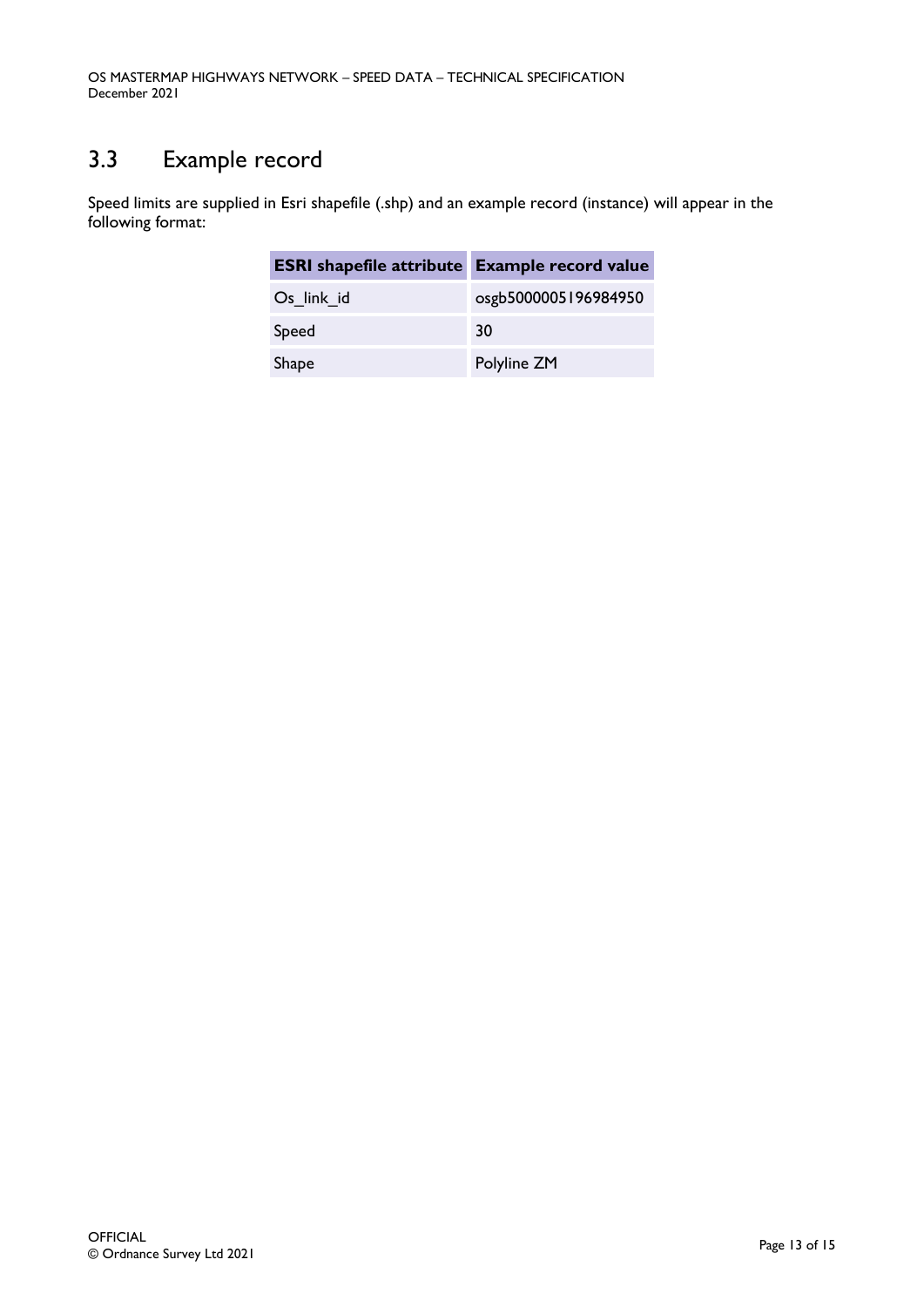OS MASTERMAP HIGHWAYS NETWORK – SPEED DATA – TECHNICAL SPECIFICATION December 2021

# <span id="page-13-0"></span>4. Product supply

This section describes how the speed data elements of the OS MasterMap Highways Network portfolio are supplied.

The additional OS MasterMap Highways Network speed products are being made available to Partners only and will be available to download from the [OS Data Hub](https://osdatahub.os.uk/) [\(https://osdatahub.os.uk/\)](https://osdatahub.os.uk/). However, due to different release schedules between the OS MasterMap Highways Network Routing and Asset Management Information product and the speed products, they will be available in OS Data Hub as separate data sets.

The speed products will be available as national coverage only. Partners can make areas of interest (AOIs) available to their customers.

Public Sector customers can commercially license speed products through OS's Partner channel.

## <span id="page-13-1"></span>4.1 Supply format

OS MasterMap Highways Network with Average Speed is available in CSV file format only. The CSV file will be supplied with headers and the information contained is detailed in the attributes described in [Section 2.](#page-4-2) The data is provided zipped as single file(.zip). Data is provided as full supply only and is refreshed annually (in May).

OS MasterMap Highways Network with Speed Limits is available in shapefile format only. The data is provided zipped as single file(.zip). Data is provided as full supply only and is refreshed quarterly (in April, July, October and January).

## <span id="page-13-2"></span>4.2 Supply media

OS MasterMap Highways Network with Average Speed data and OS MasterMap Highways Network with Speed Limits data is supplied as download only.

Both speed products are available for partners only and can be ordered from the OS [Data Hub](https://osdatahub.os.uk/) [\(https://osdatahub.os.uk/\)](https://osdatahub.os.uk/). You can also download OS MasterMap Highways Network Routing and Asset Management Information from the OS Data Hub.

## <span id="page-13-3"></span>4.3 Coverage and file sizes

OS MasterMap Highways Network with Average Speed is supplied as a zipped file comprising a national set. The zipped file will contain one CSV file which will contain all records. The CSV file contains headers.

- File size will be approximately 180MB zipped.
- The data is not encrypted.